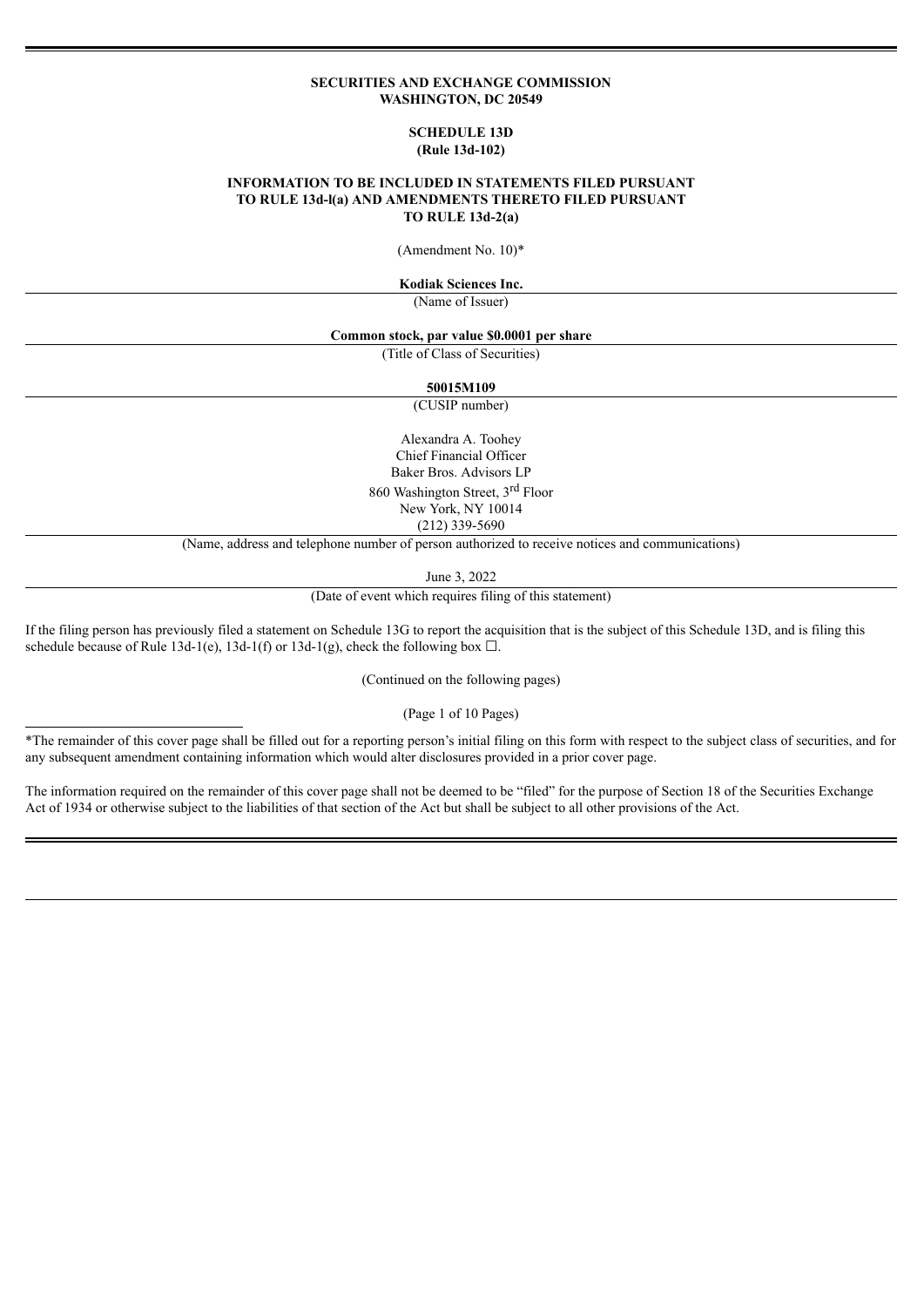# **CUSIP No. 50015M109 Page 2 of 10 Pages**

| 1.                                     | <b>NAMES OF REPORTING PERSONS</b>                                                                  |                         |                                                   |                      |  |  |  |  |  |
|----------------------------------------|----------------------------------------------------------------------------------------------------|-------------------------|---------------------------------------------------|----------------------|--|--|--|--|--|
|                                        |                                                                                                    | Baker Bros. Advisors LP |                                                   |                      |  |  |  |  |  |
| 2.                                     |                                                                                                    |                         | CHECK THE APPROPRIATE BOX IF A MEMBER OF A GROUP* | $(a)$ $p$<br>$(b)$ p |  |  |  |  |  |
| 3.                                     | <b>SEC USE ONLY</b>                                                                                |                         |                                                   |                      |  |  |  |  |  |
| 4.                                     | SOURCE OF FUNDS*<br>00                                                                             |                         |                                                   |                      |  |  |  |  |  |
| 5.                                     | CHECK BOX IF DISCLOSURE OF LEGAL PROCEEDINGS IS REQUIRED PURSUANT TO ITEM 2(d) or 2(e)<br>$\bf{0}$ |                         |                                                   |                      |  |  |  |  |  |
| 6.                                     | CITIZENSHIP OR PLACE OF ORGANIZATION<br>Delaware                                                   |                         |                                                   |                      |  |  |  |  |  |
| <b>NUMBER OF</b><br><b>SHARES</b>      |                                                                                                    | 7.                      | SOLE VOTING POWER: 17,353,846 (1)                 |                      |  |  |  |  |  |
| <b>BENEFICIALLY</b><br><b>OWNED BY</b> |                                                                                                    | 8.                      | <b>SHARED VOTING POWER: 0</b>                     |                      |  |  |  |  |  |
| <b>EACH</b><br><b>REPORTING</b>        |                                                                                                    | 9.                      | SOLE DISPOSITIVE POWER: 17,353,846 (1)            |                      |  |  |  |  |  |
| PERSON WITH                            |                                                                                                    | 10.                     | <b>SHARED DISPOSITIVE POWER: 0</b>                |                      |  |  |  |  |  |
| 11.                                    | AGGREGATE AMOUNT BENEFICIALLY OWNED BY EACH REPORTING PERSON: 17,353,846 (1)                       |                         |                                                   |                      |  |  |  |  |  |
| 12.                                    | CHECK BOX IF THE AGGREGATE AMOUNT IN ROW (11) EXCLUDES CERTAIN SHARES*<br>p                        |                         |                                                   |                      |  |  |  |  |  |
| 13.                                    | PERCENT OF CLASS REPRESENTED BY AMOUNT IN ROW (11)<br>$33.4\%$ (1)(2)                              |                         |                                                   |                      |  |  |  |  |  |
| 14.                                    | TYPE OF REPORTING PERSON*<br>IA, PN                                                                |                         |                                                   |                      |  |  |  |  |  |

(1) Includes 43,356 shares of common stock ("Common Stock") of Kodiak Sciences Inc. (the "Issuer") underlying 43,356 non-qualified options exercisable for Common Stock ("Stock Options").

(2) Based on 51,953,631 shares of Common Stock outstanding as of April 29, 2022 as reported in the Issuer's Form 10-Q filed with the Securities and Exchange Commission ("SEC") on May 10, 2022.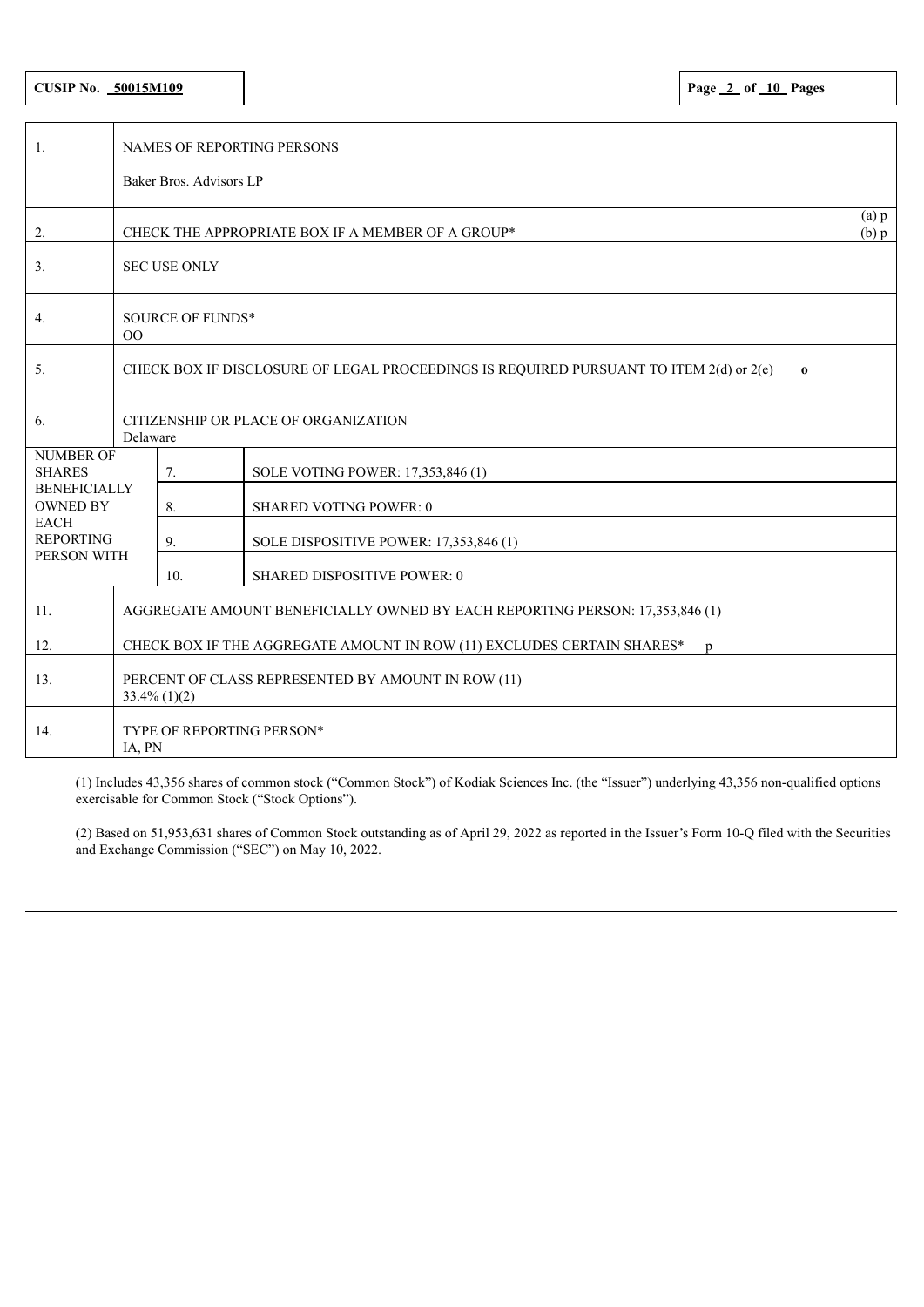**CUSIP No. 50015M109 Page 3 of 10 Pages**

| -1.                                    | <b>NAMES OF REPORTING PERSONS</b>                                                                      |     |                                                   |                        |  |  |  |
|----------------------------------------|--------------------------------------------------------------------------------------------------------|-----|---------------------------------------------------|------------------------|--|--|--|
|                                        | Baker Bros. Advisors (GP) LLC                                                                          |     |                                                   |                        |  |  |  |
| 2.                                     |                                                                                                        |     | CHECK THE APPROPRIATE BOX IF A MEMBER OF A GROUP* | $(a)$ $p$<br>$(b)$ $p$ |  |  |  |
| 3.                                     | <b>SEC USE ONLY</b>                                                                                    |     |                                                   |                        |  |  |  |
| 4.                                     | SOURCE OF FUNDS*<br>00                                                                                 |     |                                                   |                        |  |  |  |
| 5.                                     | CHECK BOX IF DISCLOSURE OF LEGAL PROCEEDINGS IS REQUIRED PURSUANT TO ITEM 2(d) or 2(e)<br>$\mathbf{o}$ |     |                                                   |                        |  |  |  |
| 6.                                     | CITIZENSHIP OR PLACE OF ORGANIZATION<br>Delaware                                                       |     |                                                   |                        |  |  |  |
| <b>NUMBER OF</b><br><b>SHARES</b>      |                                                                                                        | 7.  | SOLE VOTING POWER: 17,353,846 (1)                 |                        |  |  |  |
| <b>BENEFICIALLY</b><br><b>OWNED BY</b> |                                                                                                        | 8.  | <b>SHARED VOTING POWER: 0</b>                     |                        |  |  |  |
| <b>EACH</b><br><b>REPORTING</b>        |                                                                                                        | 9.  | SOLE DISPOSITIVE POWER: 17,353,846 (1)            |                        |  |  |  |
| PERSON WITH                            |                                                                                                        | 10. | SHARED DISPOSITIVE POWER: 0                       |                        |  |  |  |
| 11.                                    | AGGREGATE AMOUNT BENEFICIALLY OWNED BY EACH REPORTING PERSON: 17,353,846 (1)                           |     |                                                   |                        |  |  |  |
| 12.                                    | CHECK BOX IF THE AGGREGATE AMOUNT IN ROW (11) EXCLUDES CERTAIN SHARES*<br>$\mathbf{p}$                 |     |                                                   |                        |  |  |  |
| 13.                                    | PERCENT OF CLASS REPRESENTED BY AMOUNT IN ROW (11)<br>$33.4\%$ (1)(2)                                  |     |                                                   |                        |  |  |  |
| 14.                                    | TYPE OF REPORTING PERSON*<br><b>HC, OO</b>                                                             |     |                                                   |                        |  |  |  |

(1) Includes 43,356 shares of Common Stock underlying 43,356 Stock Options.

(2) Based on 51,953,631 shares of Common Stock outstanding as of April 29, 2022 as reported in the Issuer's Form 10-Q filed with the SEC on May 10, 2022.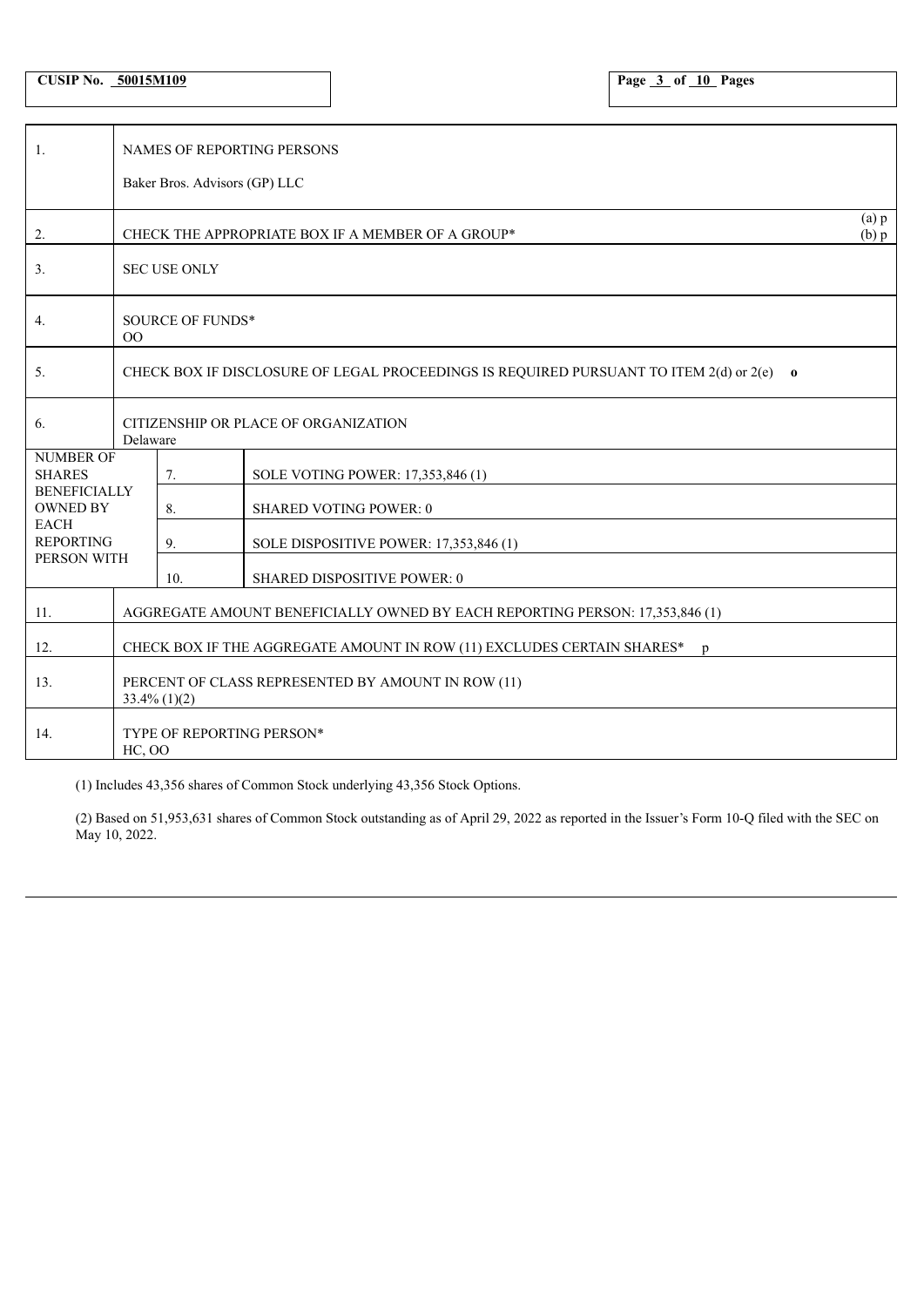| <b>CUSIP No. 50015M109</b> |  |
|----------------------------|--|
|----------------------------|--|

**CUSIP No . 50015M109 Page 4 of 10 Pages**

| 1.                                          | NAMES OF REPORTING PERSONS                                                               |                     |                                                   |                        |  |  |  |  |
|---------------------------------------------|------------------------------------------------------------------------------------------|---------------------|---------------------------------------------------|------------------------|--|--|--|--|
|                                             |                                                                                          | Felix J. Baker      |                                                   |                        |  |  |  |  |
| 2.                                          |                                                                                          |                     | CHECK THE APPROPRIATE BOX IF A MEMBER OF A GROUP* | $(a)$ $p$<br>$(b)$ $p$ |  |  |  |  |
| 3.                                          |                                                                                          | <b>SEC USE ONLY</b> |                                                   |                        |  |  |  |  |
| 4.                                          | SOURCE OF FUNDS*<br>$00\,$                                                               |                     |                                                   |                        |  |  |  |  |
| 5.                                          | CHECK BOX IF DISCLOSURE OF LEGAL PROCEEDINGS IS REQUIRED PURSUANT TO ITEM 2(d) or 2(e) o |                     |                                                   |                        |  |  |  |  |
| 6.                                          | CITIZENSHIP OR PLACE OF ORGANIZATION<br><b>United States</b>                             |                     |                                                   |                        |  |  |  |  |
| <b>NUMBER OF</b><br><b>SHARES</b>           |                                                                                          | 7.                  | SOLE VOTING POWER: 17,353,846 (1)                 |                        |  |  |  |  |
| <b>BENEFICIALLY</b><br><b>OWNED BY EACH</b> |                                                                                          | 8.                  | SHARED VOTING POWER: 0                            |                        |  |  |  |  |
| <b>REPORTING</b><br>PERSON WITH             |                                                                                          | 9.                  | SOLE DISPOSITIVE POWER: 17,353,846 (1)            |                        |  |  |  |  |
|                                             |                                                                                          | 10.                 | SHARED DISPOSITIVE POWER: 0                       |                        |  |  |  |  |
| 11.                                         | AGGREGATE AMOUNT BENEFICIALLY OWNED BY EACH REPORTING PERSON: 17,353,846 (1)             |                     |                                                   |                        |  |  |  |  |
| 12.                                         | CHECK BOX IF THE AGGREGATE AMOUNT IN ROW (11) EXCLUDES CERTAIN SHARES* p                 |                     |                                                   |                        |  |  |  |  |
| 13.                                         | PERCENT OF CLASS REPRESENTED BY AMOUNT IN ROW (11)<br>$33.4\%$ (1)(2)                    |                     |                                                   |                        |  |  |  |  |
| 14.                                         | TYPE OF REPORTING PERSON*<br>IN, HC                                                      |                     |                                                   |                        |  |  |  |  |

(1) Includes 43,356 shares of Common Stock underlying 43,356 Stock Options.

(2) Based on 51,953,631 shares of Common Stock outstanding as of April 29, 2022 as reported in the Issuer's Form 10-Q filed with the SEC on May 10, 2022.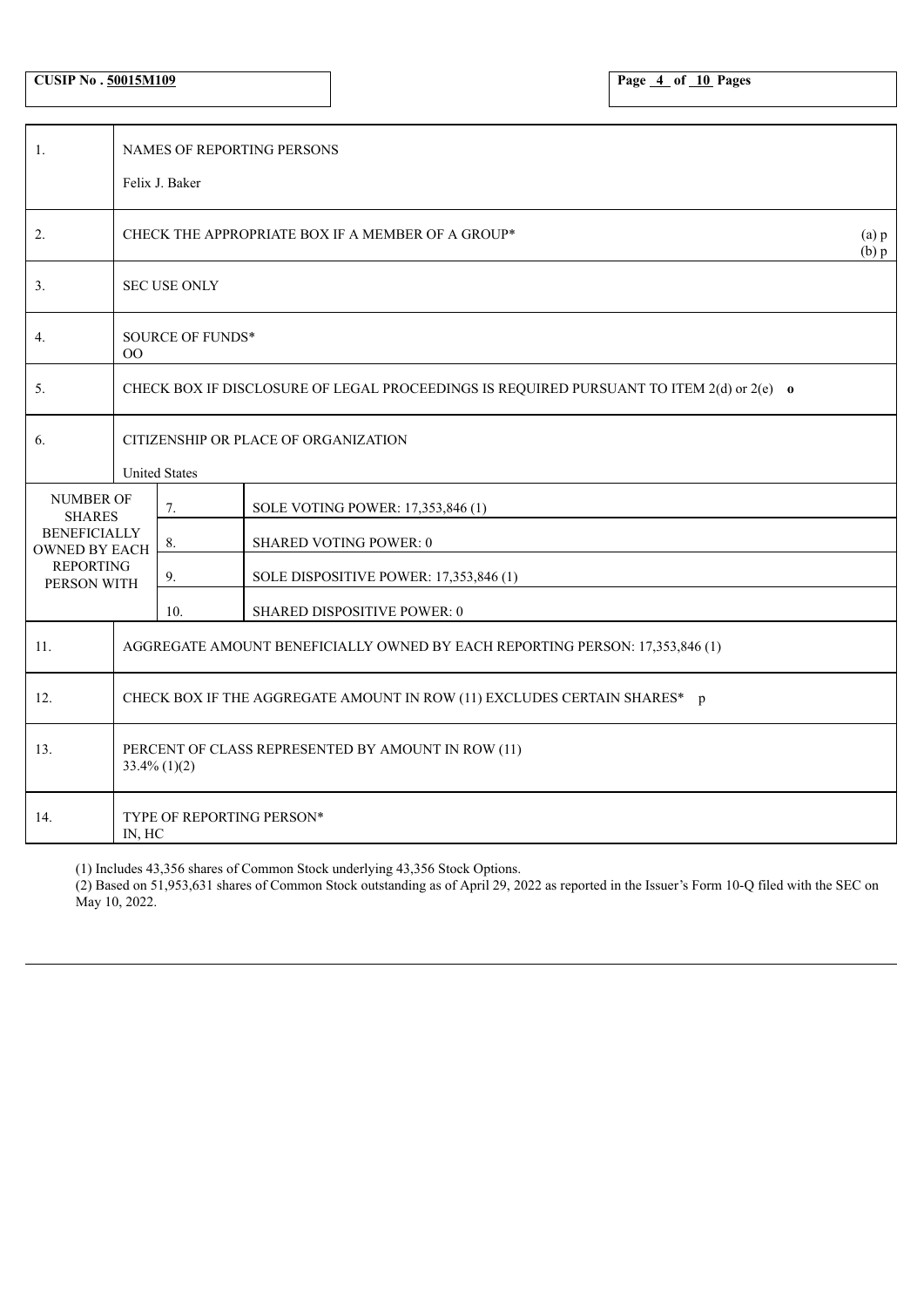| <b>CUSIP No.</b> | 50015M109 |
|------------------|-----------|
|------------------|-----------|

| 1.                                                                             | NAMES OF REPORTING PERSONS<br>Julian C. Baker                                                      |                                                                             |                                        |  |  |  |  |
|--------------------------------------------------------------------------------|----------------------------------------------------------------------------------------------------|-----------------------------------------------------------------------------|----------------------------------------|--|--|--|--|
| 2.                                                                             |                                                                                                    | $(a)$ $p$<br>CHECK THE APPROPRIATE BOX IF A MEMBER OF A GROUP*<br>$(b)$ $p$ |                                        |  |  |  |  |
| 3.                                                                             | <b>SEC USE ONLY</b>                                                                                |                                                                             |                                        |  |  |  |  |
| 4.                                                                             | SOURCE OF FUNDS*<br>$00\,$                                                                         |                                                                             |                                        |  |  |  |  |
| 5.                                                                             | CHECK BOX IF DISCLOSURE OF LEGAL PROCEEDINGS IS REQUIRED PURSUANT TO ITEM 2(d) or 2(e)<br>$\bf{0}$ |                                                                             |                                        |  |  |  |  |
| 6.                                                                             | CITIZENSHIP OR PLACE OF ORGANIZATION<br><b>United States</b>                                       |                                                                             |                                        |  |  |  |  |
| <b>NUMBER OF</b><br><b>SHARES</b>                                              |                                                                                                    | 7.                                                                          | SOLE VOTING POWER: 17,353,846 (1)      |  |  |  |  |
| <b>BENEFICIALLY</b><br><b>OWNED BY EACH</b><br><b>REPORTING</b><br>PERSON WITH |                                                                                                    | 8.                                                                          | <b>SHARED VOTING POWER: 0</b>          |  |  |  |  |
|                                                                                |                                                                                                    | 9.                                                                          | SOLE DISPOSITIVE POWER: 17,353,846 (1) |  |  |  |  |
|                                                                                |                                                                                                    | 10.                                                                         | SHARED DISPOSITIVE POWER: 0            |  |  |  |  |
| 11.                                                                            | AGGREGATE AMOUNT BENEFICIALLY OWNED BY EACH REPORTING PERSON: 17,353,846 (1)                       |                                                                             |                                        |  |  |  |  |
| 12.                                                                            | CHECK BOX IF THE AGGREGATE AMOUNT IN ROW (11) EXCLUDES CERTAIN SHARES*<br>p                        |                                                                             |                                        |  |  |  |  |
| 13.                                                                            | PERCENT OF CLASS REPRESENTED BY AMOUNT IN ROW (11)<br>$33.4\%$ (1)(2)                              |                                                                             |                                        |  |  |  |  |
| 14.                                                                            | <b>TYPE OF REPORTING PERSON*</b><br>IN, HC                                                         |                                                                             |                                        |  |  |  |  |

(1) Includes 43,356 shares of Common Stock underlying 43,356 Stock Options.

(2) Based on 51,953,631 shares of Common Stock outstanding as of April 29, 2022 as reported in the Issuer's Form 10-Q filed with the SEC on May 10, 2022.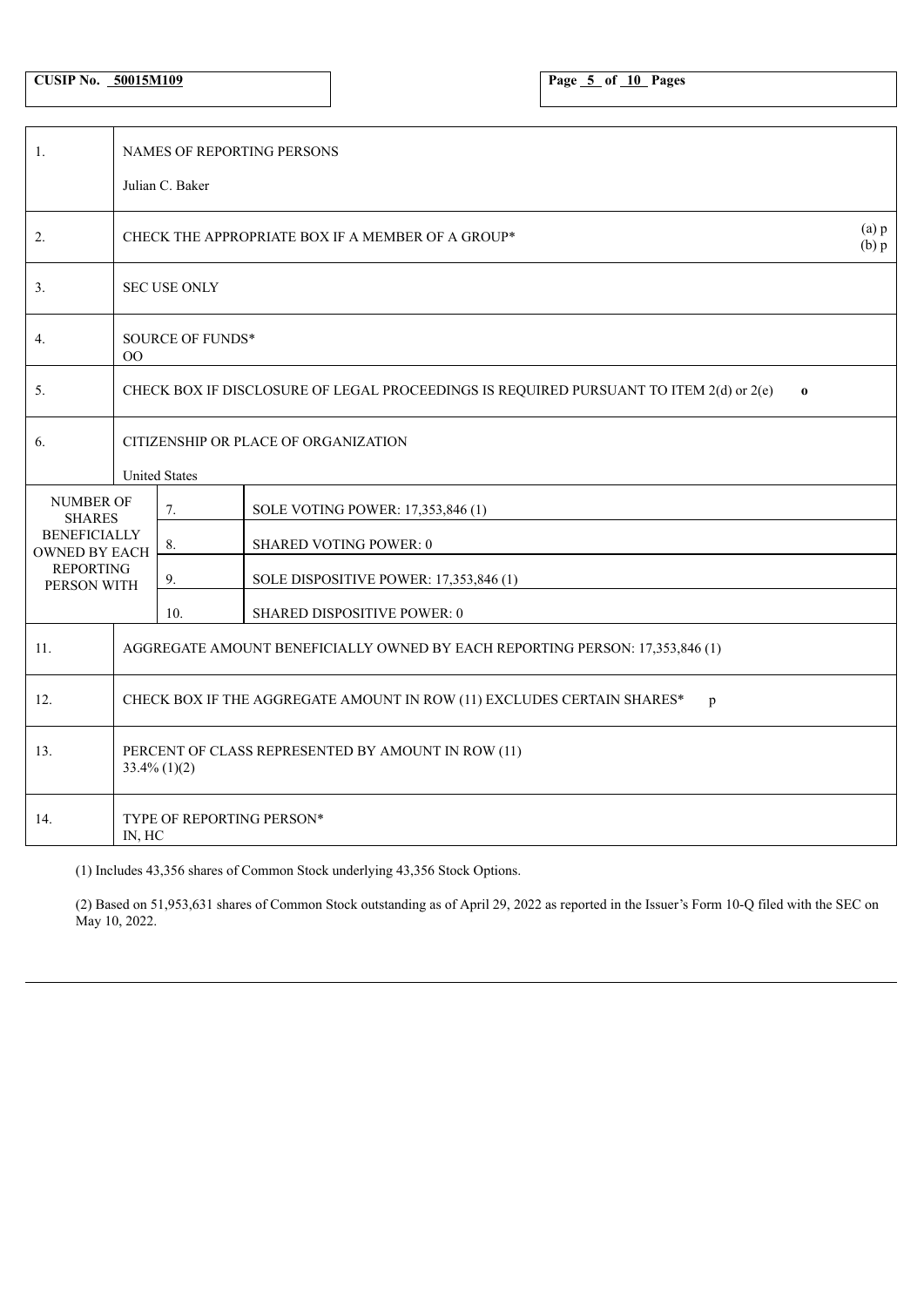#### **Amendment No. 10 to Schedule 13D**

This Amendment No. 10 to Schedule 13D amends and supplements the previously filed Schedules 13D filed by Baker Bros. Advisors LP (the "Adviser"), Baker Bros. Advisors (GP) LLC (the "Adviser GP"), Julian C. Baker and Felix J. Baker (collectively the "Reporting Persons"). Except as supplemented herein, such statements, as heretofore amended and supplemented, remain in full force and effect.

The Adviser GP is the sole general partner of the Adviser. Pursuant to the management agreements, as amended, among the Adviser, Baker Brothers Life Sciences, L.P. ("Life Sciences") and 667, L.P. ("667", and together with Life Sciences, the "Funds"), and their respective general partners, the Funds' respective general partners relinquished to the Adviser all discretion and authority with respect to the investment and voting power over securities held by the Funds, and thus the Adviser has complete and unlimited discretion and authority with respect to the Funds' investments and voting power over investments.

All capitalized terms contained herein but not otherwise defined shall have the meanings ascribed to such terms in the Schedule 13D, as amended. Information given in response to each item shall be deemed incorporated by reference in all other items, as applicable.

### **ITEM 3. Source and Amount of Funds or Other Consideration.**

Item 3 of this Schedule 13D is supplemented and superseded, as the case may be, as follows:

The disclosures in Item 5(c) are incorporated herein, by reference.

### **ITEM 4. Purpose of the Transaction.**

Item 4 of Amendment No. 10 is supplemented and superseded, as the case may be, as follows:

This Amendment No. 10 is being filed to report the acquisition of common stock ("Common Stock") of Kodiak Sciences Inc. (the "Issuer") reported in Item 5(c) that resulted in a more than 1 percent change in beneficial ownership. The disclosure regarding the purchases in Item 5(c) below is incorporated herein by reference.

The Funds hold securities of the Issuer for investment purposes. The Reporting Persons or their affiliates may purchase additional securities or dispose of securities in varying amounts and at varying times depending upon the Reporting Persons' continuing assessments of pertinent factors, including the availability of shares of Common Stock or other securities for purchase at particular price levels, the business prospects of the Issuer, other business investment opportunities, economic conditions, stock market conditions, money market conditions, the attitudes and actions of the board of directors (the "Board") and management of the Issuer, the availability and nature of opportunities to dispose of securities of the Issuer and other plans and requirements of the particular entities. The Reporting Persons may discuss items of mutual interest with the Issuer, which could include items in subparagraphs (a) through (j) of Item 4 of Schedule 13D.

Depending upon their assessments of the above factors, the Reporting Persons or their affiliates may change their present intentions as stated above and they may assess whether to make suggestions to the management of the Issuer regarding financing, and whether to acquire additional securities of the Issuer (by means of open market purchases, privately negotiated purchases, exercising some or all of the Stock Options (defined in Item 5), or otherwise) or to dispose of some or all of the securities of the Issuer under their control.

Except as otherwise disclosed herein, at the present time, the Reporting Persons do not have any plans or proposals with respect to any extraordinary corporate transaction involving the Issuer including, without limitation, those matters described in subparagraphs (a) through (j) of Item 4 of Schedule 13D.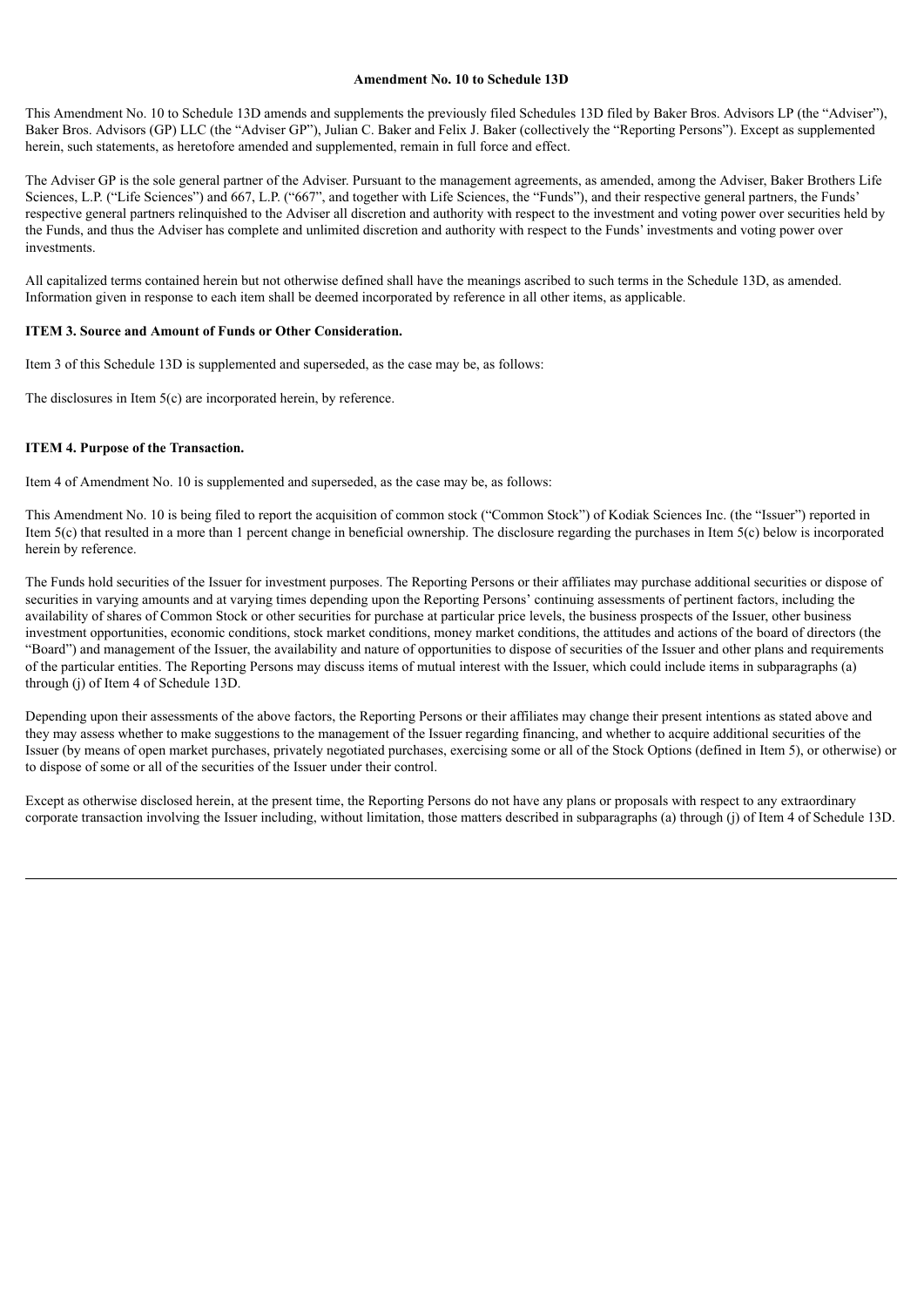#### **ITEM 5. Interest in Securities of the Issuer.**

Item 5 of this Schedule 13D is hereby amended and restated in its entirety as follows:

(a) and (b) Items 7 through 11 and 13 of each of the cover pages of this Amendment No. 10 are incorporated herein by reference.

Set forth below is the aggregate number of shares of Common Stock directly held by each of the Funds and the percentage of the Issuer's outstanding shares of Common Stock such holdings represent. The information set forth below is based on 51,953,631 shares of Common Stock outstanding as of April 29, 2022, as reported in the Issuer's Form 10-Q filed with the Securities and Exchange Commission ("SEC") on May 10, 2022. Such percentage figures are calculated in accordance with Rule 13d-3 under the Securities Exchange Act of 1934, as amended.

|                                    |              | Percent of   |
|------------------------------------|--------------|--------------|
|                                    | Common       | <b>Class</b> |
| Holder                             | <b>Stock</b> | Outstanding  |
| 667, L.P.                          | 1,342,986    | 2.6%         |
| Baker Brothers Life Sciences, L.P. | 15,967,504   | $30.8\%$     |
| Total                              | 17,310,490   | 33.4%        |

The Adviser GP, Felix J. Baker and Julian C. Baker as managing members of the Adviser GP, and the Adviser may be deemed to be beneficial owners of securities of the Issuer directly held by the Funds.

Felix J. Baker, a managing member of the Adviser GP, currently serves on the Board. He is Chair of the Compensation Committee and serves on the Nominating/Governance Committee. Felix J. Baker, as compensation for his service on the Board, receives non-qualified stock options to purchase shares of Common Stock of the Issuer ("Stock Options"). Felix J. Baker holds 24,747 vested Stock Options that have an exercise price of \$10.13 per share expiring June 2, 2029, 4,135 vested Stock Options that have an exercise price of \$62.50 per share expiring June 7, 2030, 7,106 vested Stock Options that have an exercise price of \$54.12 per share expiring June 29, 2030 and 7,368 Stock Options which were granted on June 30, 2021, that have an exercise price of \$93.00 per share expiring June 29, 2031, which will vest on the earlier of June 30, 2022 or one day prior to the next annual meeting of the Issuer's stockholders. The policy of the Funds and the Adviser does not permit managing members of the Adviser GP to receive compensation for serving as directors of the Issuer, and the Funds are instead entitled to the pecuniary interest in any compensation received for their service.

The Adviser has voting and investment power over the Stock Options, Common Stock and Common Stock underlying such Stock Options and Common Stock received from the exercise of Stock Options by Felix J. Baker received as directors' compensation. The Adviser GP, and Felix J. Baker and Julian C. Baker as managing members of the Adviser GP, may be deemed to have the power to vote or direct the vote of and the power to dispose or direct the disposition of the Stock Options, Common Stock, Common Stock received from the exercise of Stock Options and Common Stock underlying such Stock Options held by Felix J. Baker received as director's compensation.

(c) The following transactions in Common Stock were effected by the Funds during the nineteen days preceding the filing of this statement. The transactions in Common Stock effected the twentieth to sixtieth days are disclosed on the previous Schedule 13D filed on May 18, 2022. All transactions were effected in the over-the-counter market directly with a broker-dealer. None of the Reporting Persons has effected any other transactions in Common Stock during this period.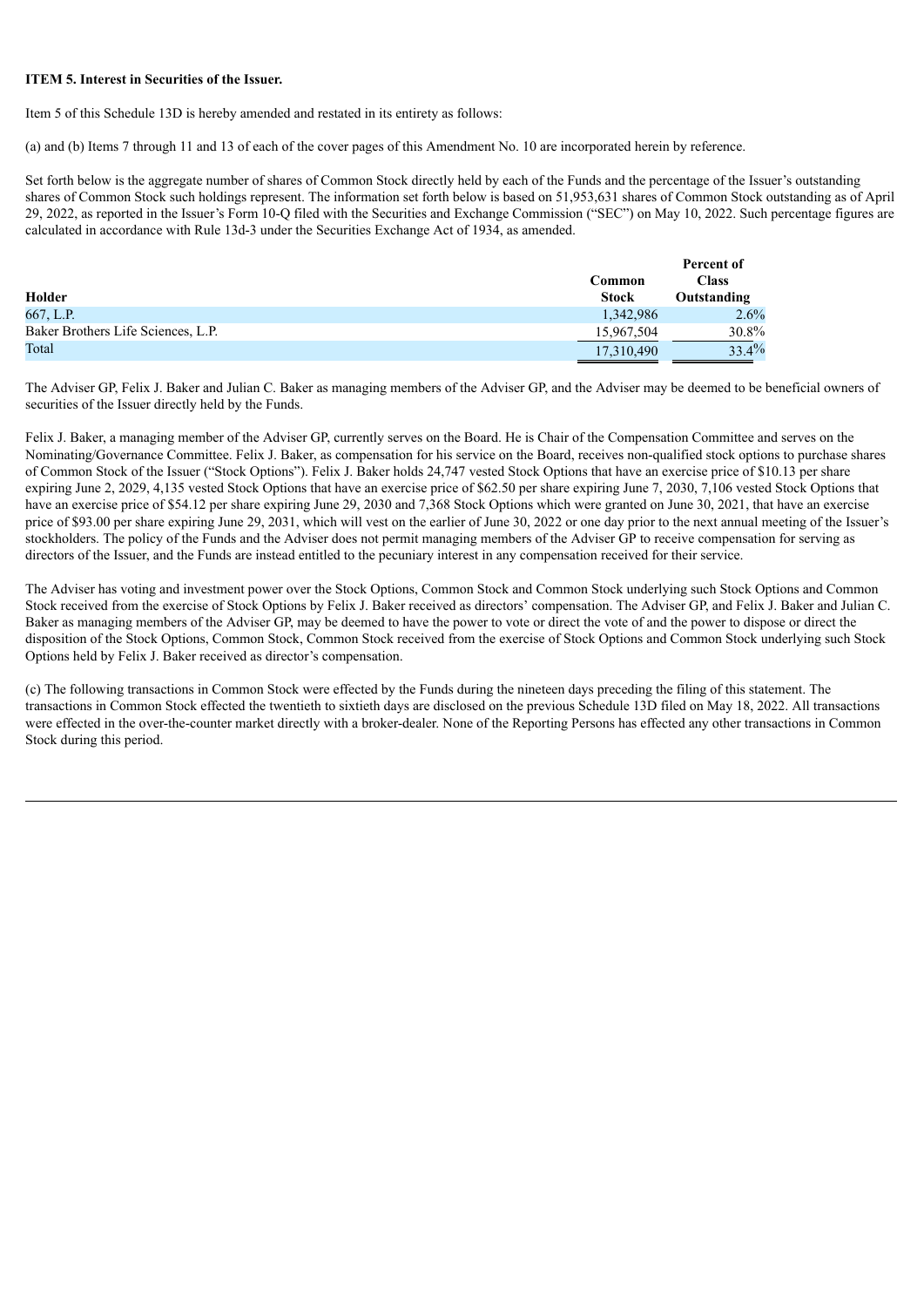| Number of                          |           |               |                    |                    |                         |
|------------------------------------|-----------|---------------|--------------------|--------------------|-------------------------|
| <b>Name</b>                        | Date      | <b>Shares</b> | <b>Transaction</b> | <b>Price/Share</b> | Footnote                |
| 667, L.P.                          | 5/25/2022 | 5,688         | Purchase           | 6.5335             | $\mathbf{1}$            |
| Baker Brothers Life Sciences, L.P. | 5/25/2022 | 48,222        | Purchase           | 6.5335             |                         |
| 667, L.P.                          | 5/25/2022 | 4,984         | Purchase           | 6.6036             | $\sqrt{2}$              |
| Baker Brothers Life Sciences, L.P. | 5/25/2022 | 42,250        | Purchase           | 6.6036             | $\overline{c}$          |
| 667, L.P.                          | 5/26/2022 | 3,432         | Purchase           | 6.7064             | $\overline{\mathbf{3}}$ |
| Baker Brothers Life Sciences, L.P. | 5/26/2022 | 29,090        | Purchase           | 6.7064             | $\overline{3}$          |
| 667, L.P.                          | 5/26/2022 | 6,299         | Purchase           | 6.7512             | $\overline{4}$          |
| Baker Brothers Life Sciences, L.P. | 5/26/2022 | 53,401        | Purchase           | 6.7512             | 4                       |
| 667, L.P.                          | 5/26/2022 | 116           | Purchase           | 6.7550             |                         |
| Baker Brothers Life Sciences, L.P. | 5/26/2022 | 984           | Purchase           | 6.7550             |                         |
| 667, L.P.                          | 5/27/2022 | 42            | Purchase           | 6.6350             |                         |
| Baker Brothers Life Sciences, L.P. | 5/27/2022 | 358           | Purchase           | 6.6350             |                         |
| 667, L.P.                          | 5/27/2022 | 6,026         | Purchase           | 6.7806             | 5 <sub>5</sub>          |
| Baker Brothers Life Sciences, L.P. | 5/27/2022 | 51,082        | Purchase           | 6.7806             | 5                       |
| 667, L.P.                          | 5/27/2022 | 10,386        | Purchase           | 6.9200             |                         |
| Baker Brothers Life Sciences, L.P. | 5/27/2022 | 88,046        | Purchase           | 6.9200             |                         |
| 667, L.P.                          | 6/2/2022  | 1,247         | Purchase           | 7.5144             | 6                       |
| Baker Brothers Life Sciences, L.P. | 6/2/2022  | 10,585        | Purchase           | 7.5144             | 6                       |
| 667, L.P.                          | 6/2/2022  | 16,278        | Purchase           | 7.6793             | $\overline{7}$          |
| Baker Brothers Life Sciences, L.P. | 6/2/2022  | 138,122       | Purchase           | 7.6793             | $\tau$                  |
| 667, L.P.                          | 6/3/2022  | 1,550         | Purchase           | 7.9333             | $\,8\,$                 |
| Baker Brothers Life Sciences, L.P. | 6/3/2022  | 13,155        | Purchase           | 7.9333             | $\overline{\bf 8}$      |
| 667, L.P.                          | 6/3/2022  | 9,224         | Purchase           | 7.9527             | 9                       |
| Baker Brothers Life Sciences, L.P. | 6/3/2022  | 78,271        | Purchase           | 7.9527             | 9                       |
| 667, L.P.                          | 6/6/2022  | 11,945        | Purchase           | 7.7488             | 10                      |
| Baker Brothers Life Sciences, L.P. | 6/6/2022  | 101,315       | Purchase           | 7.7488             | 10                      |
| 667, L.P.                          | 6/6/2022  | 20,108        | Purchase           | 7.7808             | 11                      |
| Baker Brothers Life Sciences, L.P. | 6/6/2022  | 170,549       | Purchase           | 7.7808             | 11                      |

(1) The reported price is a weighted average price. These shares were traded in multiple transactions at a prices ranging from \$6.48 to \$6.70. The Reporting Persons undertake to provide the staff of the Securities and Exchange Commission (the "Staff"), upon request, full information regarding the number of shares traded at each separate price within the ranges set forth in this footnote.

(2) The reported price is a weighted average price. These shares were traded in multiple transactions at prices ranging from \$6.47 to \$6.73. The Reporting Persons undertake to provide the Staff, upon request, full information regarding the number of shares traded at each separate price within the ranges set forth in this footnote.

(3) The reported price is a weighted average price. These shares were traded in multiple transactions at prices ranging from \$6.59 to \$6.82. The Reporting Persons undertake to provide the Staff, upon request, full information regarding the number of shares traded at each separate price within the ranges set forth in this footnote.

(4) The reported price is a weighted average price. These shares were traded in multiple transactions at prices ranging from \$6.72 to \$6.80. The Reporting Persons undertake to provide the Staff, upon request, full information regarding the number of shares traded at each separate price within the ranges set forth in this footnote.

(5) The reported price is a weighted average price. These shares were traded in multiple transactions at prices ranging from \$6.70 to \$6.90. The Reporting Persons undertake to provide the Staff, upon request, full information regarding the number of shares traded at each separate price within the ranges set forth in this footnote.

(6) The reported price is a weighted average price. These shares were traded in multiple transactions at prices ranging from \$7.37 to \$7.85. The Reporting Persons undertake to provide the Staff, upon request, full information regarding the number of shares traded at each separate price within the ranges set forth in this footnote.

(7) The reported price is a weighted average price. These shares were traded in multiple transactions at prices ranging from \$7.36 to \$7.98. The Reporting Persons undertake to provide the Staff, upon request, full information regarding the number of shares traded at each separate price within the ranges set forth in this footnote.

(8) The reported price is a weighted average price. These shares were traded in multiple transactions at prices ranging from \$7.86 to \$8.01. The Reporting Persons undertake to provide the Staff, upon request, full information regarding the number of shares traded at each separate price within the ranges set forth in this footnote.

(9) The reported price is a weighted average price. These shares were traded in multiple transactions at prices ranging from \$7.82 to \$8.06. The Reporting Persons undertake to provide the Staff, upon request, full information regarding the number of shares traded at each separate price within the ranges set forth in this footnote.

(10) The reported price is a weighted average price. These shares were traded in multiple transactions at prices ranging from \$7.58 to \$7.96. The Reporting Persons undertake to provide the Staff, upon request, full information regarding the number of shares traded at each separate price within the ranges set forth in this footnote.

(11) The reported price is a weighted average price. These shares were traded in multiple transactions at prices ranging from \$7.59 to \$7.84. The Reporting Persons undertake to provide the Staff, upon request, full information regarding the number of shares traded at each separate price within the ranges set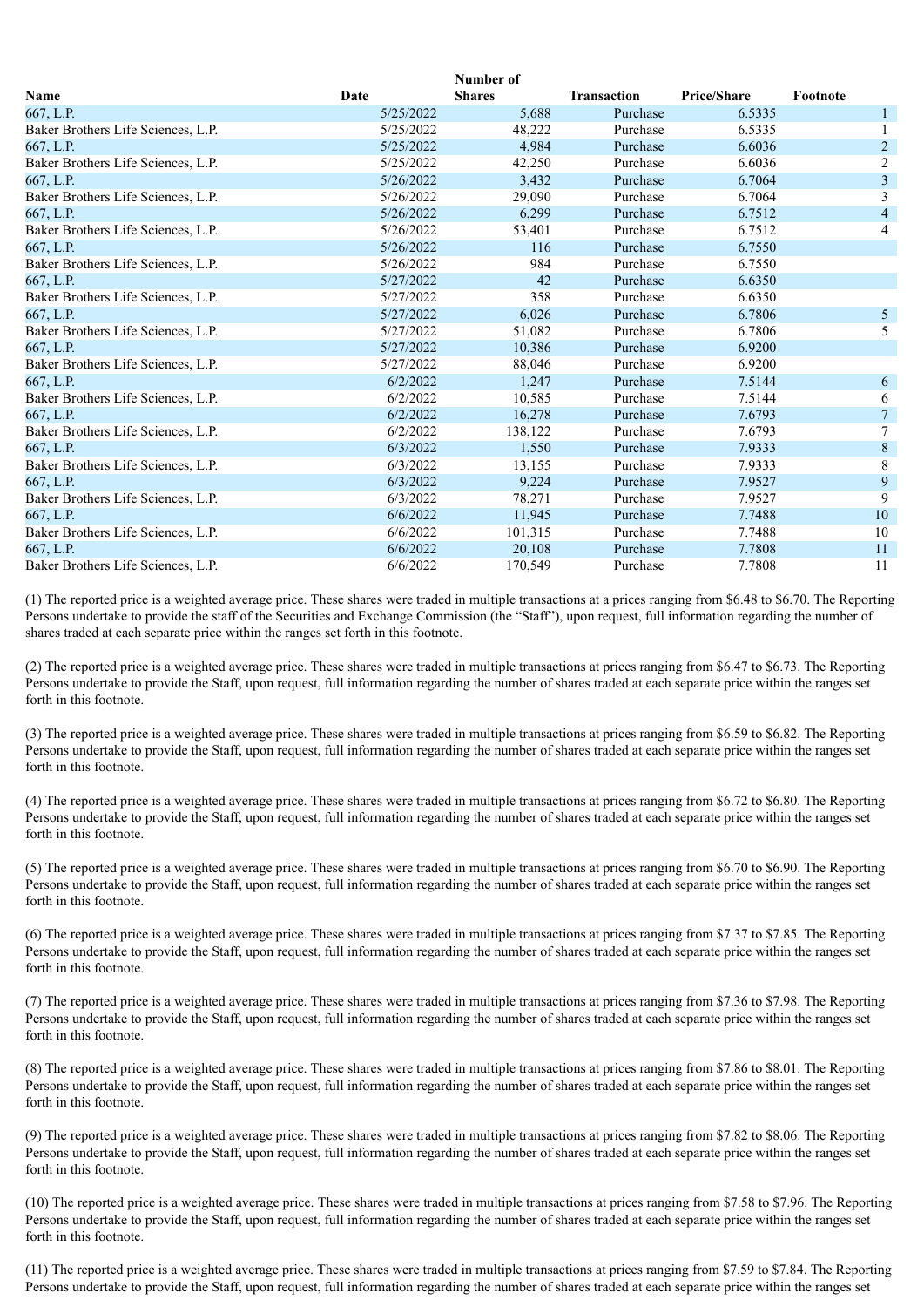forth in this footnote.

(d) Certain securities of the Issuer are held directly by 667, a limited partnership the sole general partner of which is Baker Biotech Capital, L.P., a limited partnership the sole general partner of which is Baker Biotech Capital (GP), LLC. Julian C. Baker and Felix J. Baker are the managing members of Baker Biotech Capital (GP), LLC.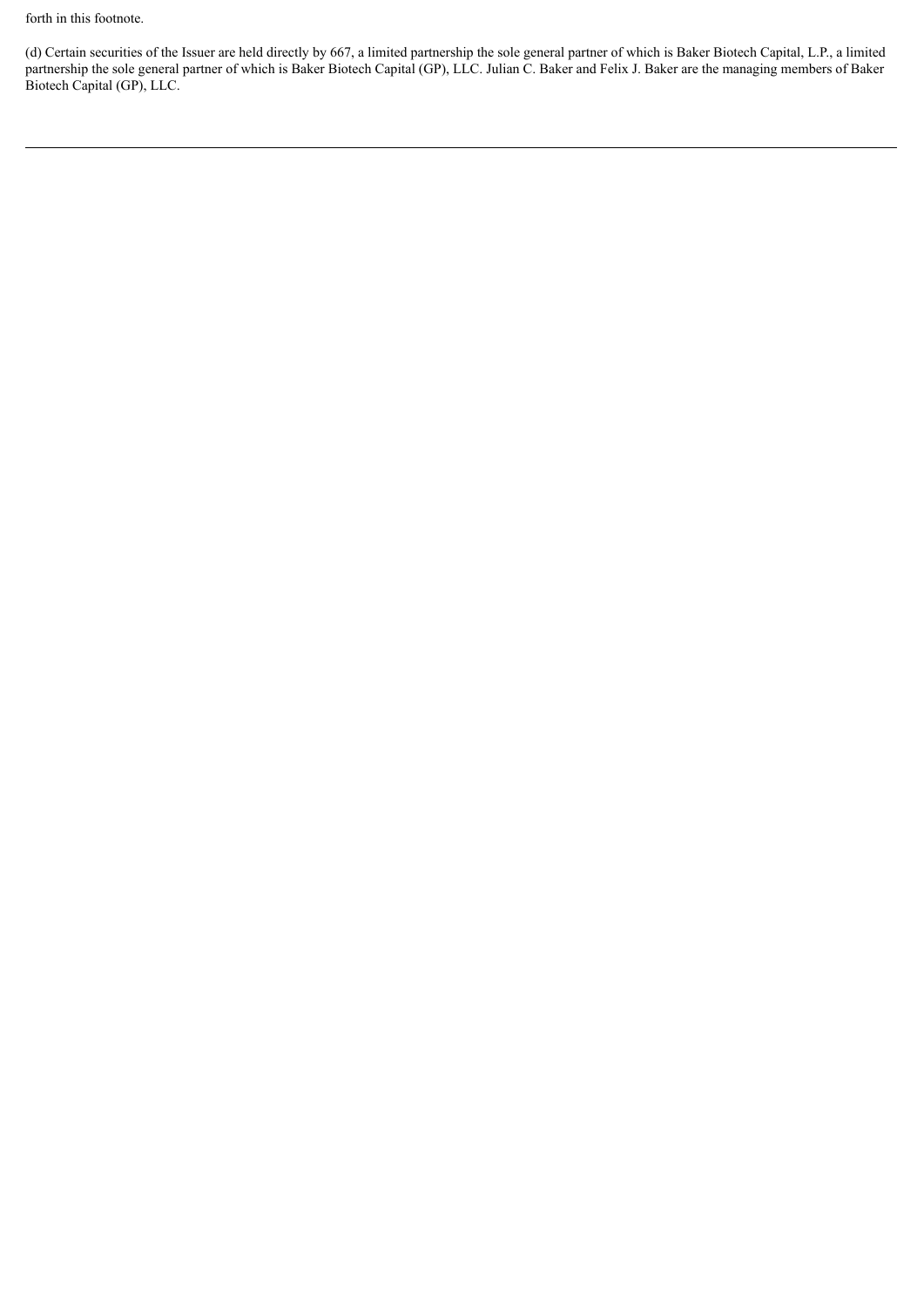Certain securities of the Issuer are held directly by Life Sciences, a limited partnership the sole general partner of which is Baker Brothers Life Sciences Capital, L.P., a limited partnership the sole general partner of which is Baker Brothers Life Sciences Capital (GP), LLC. Julian C. Baker and Felix J. Baker are the managing members of Baker Brothers Life Sciences Capital (GP), LLC.

(e) Not applicable.